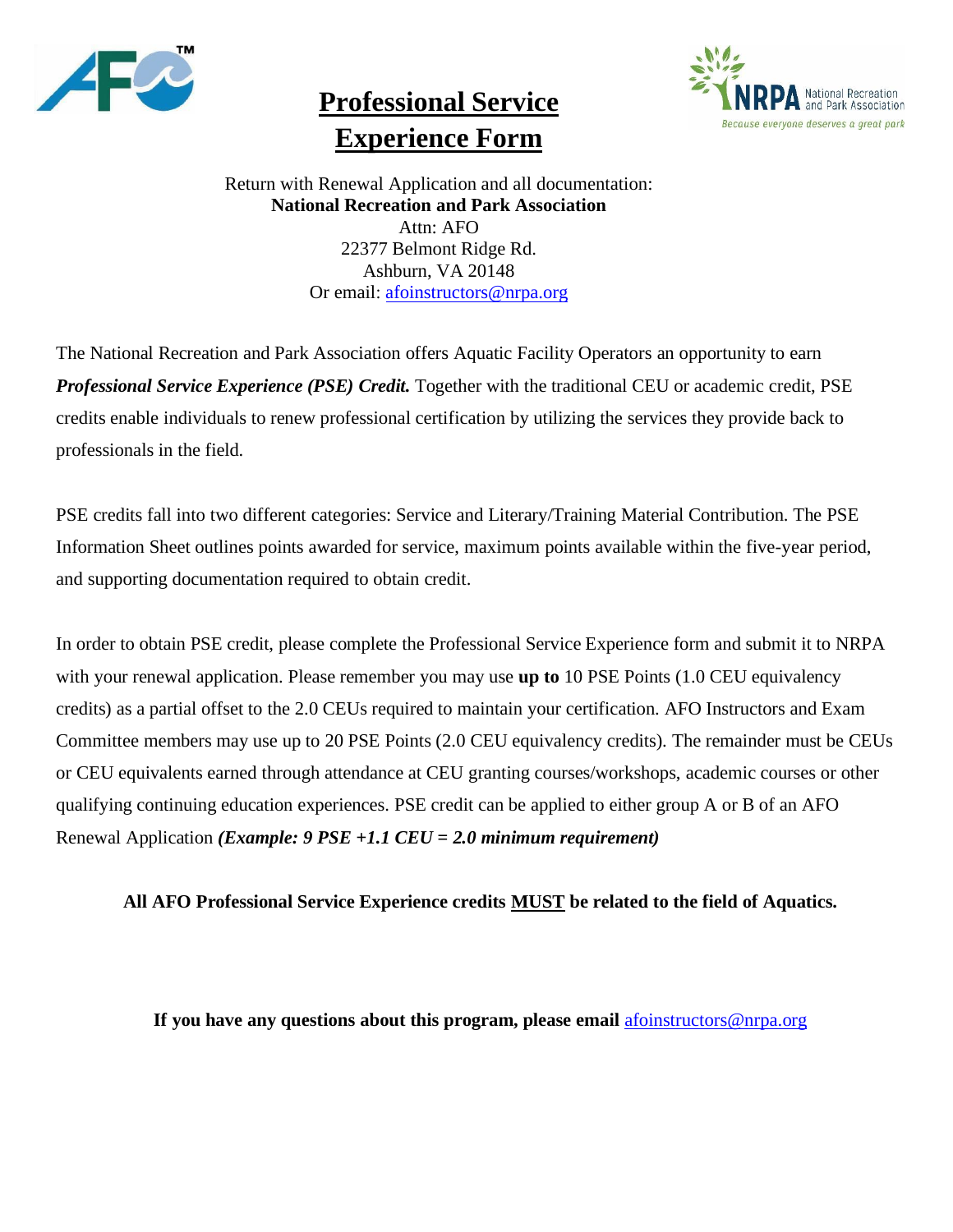## **Professional Service Experience Information**

*All AFO Professional Service Experience Credits MUST be related to the field of Aquatics.* 

#### *SERVICE*

- **A. Service as an Officer, Chairperson, or Committee Member of NRPA, the NRPA Networks or State Association**
	- 1. Elected officer ................................................................................................................ **5** points per year 2. Committee Chairperson.................................................................................................. **5** points per year 3*.* Committee Member........................................................................................................ **2** points per year

Supporting Documentation: documentation from the organization verifying the position held, its responsibilities and dates of services

- **B. Service as a Speaker, Presenter, or Instructor at NRPA, State Association conferences/seminars, Nationally recognized Aquatics Conferences, or at accredited universities and colleges at the following levels:**
	- 1. Sole Presenter Educational session/keynote presentation at NRPA Congress, state conferences, or universities/colleges...................................................................... **2** points per hour
	- 2. Co-Presenter Educational session/keynote presentation at NRPA Congress, state conferences, or universities/colleges...................................................................... **1** point per hour

*Supporting Documentation: documentation from the sponsoring organization verifying professional's role in session* **Note:** A single topic may be submitted for credit only once during the five-year time frame.

#### **C. Service as a Legislative/Lobbying representative of NRPA organizations in the following areas:**

1. Prepared legislation featuring a bill or charter code relevant to the aquatics field......... **5** points

*Supporting Documentation: Verification of involvement by a representative of legislative body*

**D. Instructed at least one Aquatic Facility Operator class annually...**………………………**5** points

Supporting Documentation: documentation verifying dates and locations of courses taught for each year of certification cycle

#### *LITERARY/TRAINING MATERIAL CONTRIBUTION*

| A. Service as an Author of a published professional article, manual, book, video or<br>computer software program: |                                                                        |                                                                                                                                                                                       |  |  |  |
|-------------------------------------------------------------------------------------------------------------------|------------------------------------------------------------------------|---------------------------------------------------------------------------------------------------------------------------------------------------------------------------------------|--|--|--|
|                                                                                                                   |                                                                        |                                                                                                                                                                                       |  |  |  |
| 2.                                                                                                                | Authored/edited chapter(s) of published books/textbooks related to the |                                                                                                                                                                                       |  |  |  |
|                                                                                                                   |                                                                        |                                                                                                                                                                                       |  |  |  |
|                                                                                                                   |                                                                        |                                                                                                                                                                                       |  |  |  |
| 5.                                                                                                                |                                                                        |                                                                                                                                                                                       |  |  |  |
| 6.                                                                                                                |                                                                        |                                                                                                                                                                                       |  |  |  |
|                                                                                                                   |                                                                        |                                                                                                                                                                                       |  |  |  |
| 8.                                                                                                                |                                                                        |                                                                                                                                                                                       |  |  |  |
| 9.                                                                                                                | Articles on Aquatics for NRPA or State Association professional        |                                                                                                                                                                                       |  |  |  |
|                                                                                                                   |                                                                        | 3. Published Training manuals used to educate aquatic professionals  15 points per manual<br>Computer software package for utilization in the field of aquatics 15 points per package |  |  |  |

*Supporting Documentation: Copy of material created for publishing*